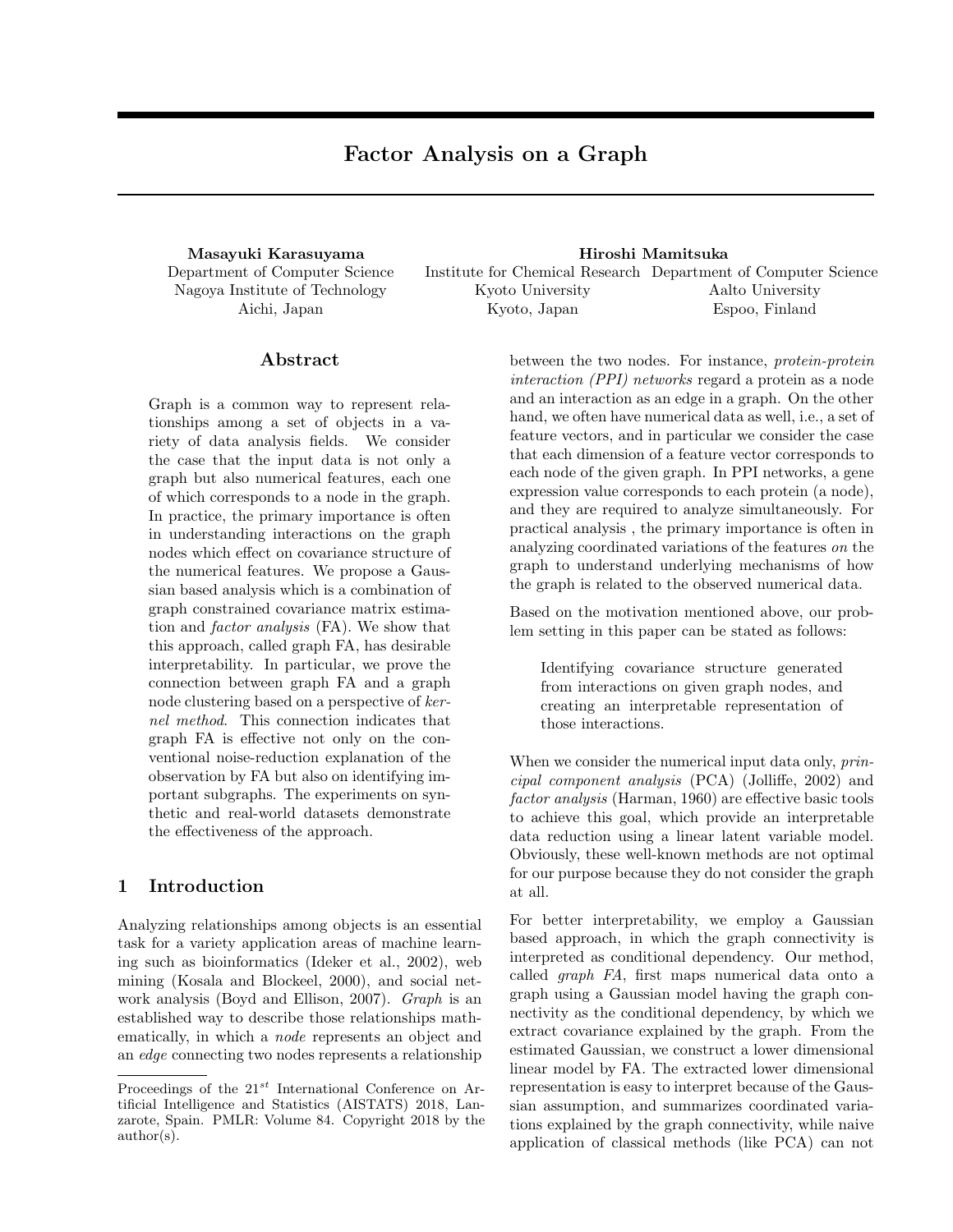deal with the graph structure. We emphasize that the procedure of graph FA is simple but has not been explored in depth so far.

An important contribution in this paper is to explore the connection between graph FA and a *graph node clustering*. We prove that graph FA is a continuous approximation of a graph node clustering based on a *graph path-based kernel*. This connection indicates that graph FA is effective not only on the conventional noise-reduction explanation of the observation by FA but also on identifying important subgraphs having strong interactions. In our experiments, we perform a clustering based empirical evaluation on synthetic datasets, and also show results on a significant subgraph identification problem in a biological network.

## **2 Factor Analysis on a Graph**

Suppose that we have *n* feature vectors  $\mathcal{X} := {\mathbf{x}_i}_{i=1}^n$ , where  $x_i \in \mathbb{R}^d$ . Without loss of generality, the mean of  $x_i$  is assumed to be zero. A graph  $\mathcal{G} := \{ \mathcal{V}, \mathcal{E} \}$  is defined by a set of nodes  $V := \{1, \ldots, d\}$  and a set of pairs of nodes  $\mathcal{E} := \{(i, j) | i, j \in \mathcal{V}\}$ . Let  $\mathbf{\Sigma} \in \mathbb{R}^{d \times d}_+$  be a covariance matrix and  $\Theta := \Sigma^{-1}$  be the corresponding inverse covariance matrix, where  $\mathbb{R}^{d \times d}_+$  is a  $d \times d$ positive definite matrix. We focus on a Gaussian distribution which has the conditional dependency pattern specified by the given graph *G*:

$$
\mathcal{T} := \{ \Theta \mid \Theta_{ij} = 0 \text{ for } (i,j) \notin \tilde{\mathcal{E}}, \ \Theta \in \mathbb{R}^{d \times d}_+ \},
$$

where  $\tilde{\mathcal{E}}$  includes the diagonal entries  $\tilde{\mathcal{E}} := \mathcal{E} \cup$  $\{(i,i)\}_{i=1}^d$ . In this set of matrices, the  $(i,j)$ -element should be 0 if a pair of nodes  $(i, j)$  does not have an edge.

Let S be a sample covariance matrix estimated from  ${x_i}_{i=1}^n$ . We first project *S* onto the set *T* to extract covariance associated with graph connectivity. We consider the minimization of *Kullback-Leibler divergence* (KL divergence) (Kullback and Leibler, 1951):

$$
KL(p(\boldsymbol{x})||q(\boldsymbol{x})) = \int p(\boldsymbol{x}) \log \frac{p(\boldsymbol{x})}{q(\boldsymbol{x})} d\boldsymbol{x},
$$

where *p* and *q* are *d*-dimensional probabilistic density functions. By substituting the Gaussian distribution  $\mathcal{N}(\mathbf{0}, \mathbf{S})$  into p, and the Gaussian distribution  $\mathcal{N}(\mathbf{0}, \mathbf{\Sigma})$ , which has the sparse inverse covariance  $\mathbf{\Theta}$ , into *q* respectively, the following minimization problem is derived:

$$
\begin{array}{ll}\n\min_{\mathbf{\Theta} \in \mathbb{R}_{+}^{d \times d}} & -\log \det \mathbf{\Theta} + \text{trace}(\mathbf{\Theta} \mathbf{S}) & (1) \\
\text{s.t.} & \mathbf{\Theta}_{ij} = 0, (i, j) \notin \tilde{\mathcal{E}}.\n\end{array}
$$

This problem is also known as the maximum likelihood estimation of *graphical Gaussian model* (GGM) (Whittaker, 1990). Since KL divergence can be interpreted as a pseudo-distance between two density functions, the solution of the minimization problem (1) is the best approximation to  $\mathcal{N}(\mathbf{0}, \mathbf{S})$  by the Gaussian having the dependency structure specified by the graph  $\mathcal{N}(\mathbf{0}, \mathbf{\Sigma})$ . Our intuition behind this process is twofold:

- *•* Extracting covariance which can be explained by the graph
- Removing covariance which can not be explained by the graph

For the Gaussian estimated by (1), we consider *factor analysis* (Harman, 1960), which is a standard statistical model represented by the following linear model:

$$
\boldsymbol{x} = \boldsymbol{A} \boldsymbol{f} + \boldsymbol{\epsilon}, \,\, \boldsymbol{f} \sim \mathcal{N}(\boldsymbol{0}, \boldsymbol{I}), \,\, \boldsymbol{\epsilon} \sim \mathcal{N}(\boldsymbol{0}, \boldsymbol{\Psi}),
$$

where  $A \in \mathbb{R}^{d \times k}$  is a factor loading matrix having a smaller number of columns  $k < d$  and  $f \in \mathbb{R}^k$  is a *k*-dimensional latent vector, and  $\boldsymbol{\epsilon} \in \mathbb{R}^d$  is an independently distributed error term having a diagonal matrix  $\Psi \in \mathbb{R}^{d \times d}_+$  as a covariance matrix. Since  $f$  and  $\epsilon$  are assumed to be independent, the covariance matrix of the above model is  $AA^{\dagger} + \Psi$ .

Suppose that  $\hat{\Sigma} := \hat{\Theta}^{-1}$  is the inverse of the optimal solution  $\hat{\Theta}$  of the minimization of KL divergence (1), the maximum likelihood estimation of factor analysis for  $\Sigma$  is

$$
\min_{\mathbf{A}\in\mathbb{R}^{d\times k},\Psi\in\mathcal{D}_{+}^{d}} - \log\det(\mathbf{A}\mathbf{A}^{\top} + \Psi)^{-1}
$$
  
+ trace $((\mathbf{A}\mathbf{A}^{\top} + \Psi)^{-1}\widehat{\Sigma}),$  (2)

where  $\mathcal{D}_{+}^{d}$  is a space of  $d \times d$  diagonal matrices in which all the diagonal elements are positive.

The resulting *A* is expected to explain the covariance structure on the graph. One of the important goals of the standard factor analysis is to interpret the factor loading matrix *A* describing relations between features and factors. Our interest is in a coordinated variation occurring on a *connected subgraph* (defined as subsets of the nodes and edges of the entire graph *G* and there must exist a path between every pair of nodes). Hereafter, we will show that the loading matrix *A* obtained by the above procedure has advantageous properties for this purpose mainly through a perspective of *kernel method*.

# **3 Kernel-based Interpretation**

In this section, we show a connection between graph FA and a graph node clustering based on a *path-based*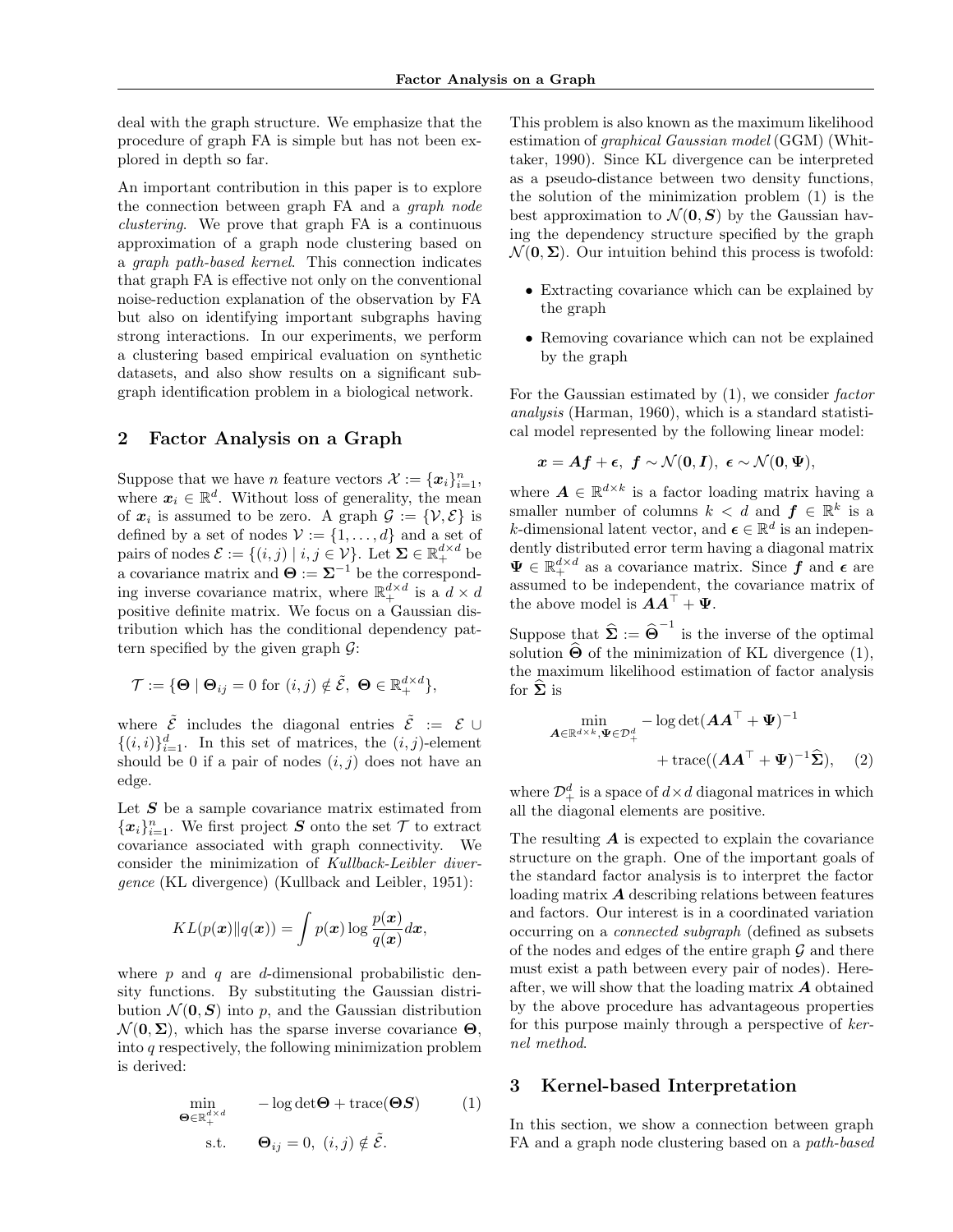*graph kernel*. This connection indicates usefulness of graph FA for simultaneously analyzing graph connectivity and Gaussian covariance structure, which is our main focus in this paper.

## **3.1 Sparse Inverse Covariance as a Kernel Matrix for a Graph**

Since  $\hat{\Sigma}$  is positive-definite, it can be regarded as a *kernel matrix* :

$$
\boldsymbol{K}^{GGM}:=\widehat{\boldsymbol{\Sigma}}.
$$

We call this *KGGM GGM kernel*. GGM kernel would be expected to reflect the graph connectivity structure since  $\hat{\Sigma}$ (=  $\hat{\Theta}^{-1}$ ) is calculated based on the graph  $\mathcal{G}$ constraint shown in (1).

A general way to define a kernel function between two nodes on a graph is to sum evaluation scores for a set of paths between the two nodes (S.-Taylor and Cristianini, 2004). Let  $\mathcal{P}_{ij}$  be a set of paths between nodes *i* and *j* on the graph. A path  $P \in \mathcal{P}_{ij}$  is defined by a set of nodes ordered from *i* to *j*, i.e.,  $P := \{(p_1, \ldots, p_m)| p_1 = i, p_m = j, m \leq d\}.$  An evaluation  $K_{\mathcal{P}}$  for a path  $\mathcal{P} \in \mathcal{P}_{ij}$  is defined by a product of scores for neighboring nodes on the path:

$$
K_{\mathcal{P}} := \prod_{\{k|p_k, p_{k+1} \in \mathcal{P}\}} \kappa_{p_k, p_{k+1}},\tag{3}
$$

where  $\kappa_{p_k, p_{k+1}}$  is a base score for a pair of neighboring nodes. This score for a path  $K_{\mathcal{P}}$  represents a connection between *i* and *j* through the path  $P$ , and thus the simplest way to define a kernel for a node pair  $(i, j)$  is to sum up all possible paths  $\sum_{\mathcal{P} \in \mathcal{P}_{ij}} K_{\mathcal{P}}$ .

In our case, we define the base score  $\kappa_{p_i,p_{i+1}}$  by

$$
\kappa_{p_i, p_{i+1}} = -\mathbf{\Theta}_{p_i, p_{i+1}}.\tag{4}
$$

In the quadratic term of the Gaussian density function *−x <sup>⊤</sup>***Θ***x*, *−***Θ***ij* is a coefficient for the interaction term of *i*- and *j*-th dimensions. We thus regard *−***Θ***ij* as an evaluation score for the strength of the connection of neighboring nodes, and it is also known that the inverse covariance matrix **Θ** represents conditional independency. In particular, when the diagonal entries of  $\Theta$  is scaled as 1,  $-\Theta_{ij}$  is identical to the conditional correlation between *i* and *j*.

Using the base score  $\kappa_{p_i,p_{i+1}}$  (4), GGM kernel can be decomposed into the following weighted sum of possible paths:

**Theorem 1** (Path-based decomposition of GGM kernel). The  $(i, j)$ -element of the kernel matrix  $\mathbf{K}^{GGM}$ *can be written as a weighted sum of all possible paths*



Figure 1: A schematic illustration of GGM kernel, which is a weighted sum of all possible paths.

*between i and j as follows:*

$$
K_{ij}^{GGM} = \sum_{\mathcal{P} \in \mathcal{P}_{ij}} \det \left( \mathbf{\Sigma}_{\mathcal{P}} \right) K_{\mathcal{P}},\tag{5}
$$

*where*  $\Sigma_p$  *is a sub-matrix of*  $\Sigma$  *constructed by features in the path P, and K<sup>P</sup> is defined by (3) with the base score (4).*

*Sketch of proof.* The equation can be easily derived from a covariance decomposition theorem (Jones and West, 2005) with some simple algebric operations. See supplementary appendix A for detail.  $\Box$ 

Figure 1 shows an illustration of GGM kernel. According to (5), each path is weighted by  $\det(\Sigma_{\mathcal{P}})$ which evaluates amount of information of features in *P*. The determinant of covariance is also called *generalized variance* as a measure of multi-dimensional dispersion.

Our discussion so far can be summarized by the following remark:

**Remark 1.** *GGM kernel can be written as a sum of evaluation scores of all possible paths weighted by a generalized variance for dimensions included in each path. Based on this analysis, we see that an intuitive interpretation of GGM kernel is an evaluation of a relationship between two nodes on a graph through the connectivity structure.*

Kernels for graph nodes have been widely studied such as diffusion kernel (Smola and Kondor, 2003). A noticeable characteristic of GGM kernel is its direct link to Gaussian distribution of the input space which provides highly interpretable results of graph FA.

#### **3.2 GGM Kernel** *k***-means**

We show an equivalence between kernel *k*-means clustering with GGM kernel and graph FA, which indicates the subgraph identification property of graph FA. Suppose  ${\{\phi_j\}}_{j=1}^d$  is a set of *d* instances in some feature space  $\phi_j \in \mathcal{F}$  induced by a kernel matrix  $\mathbf{K}^{GGM}$ , i.e.,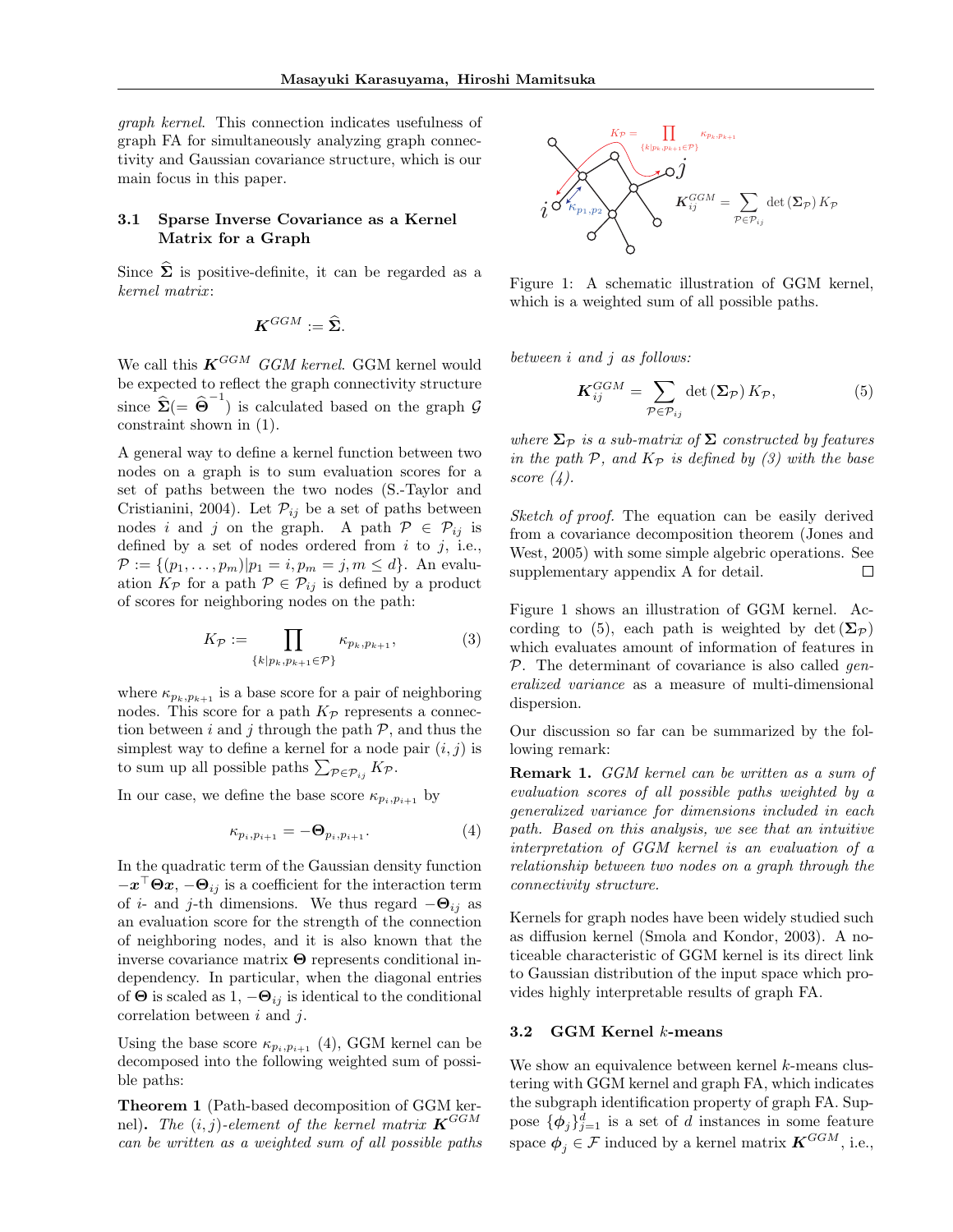$\boldsymbol{K}^{GGM} = \boldsymbol{\Phi}\boldsymbol{\Phi}^{\top}$  where  $\boldsymbol{\Phi} := [$   $\boldsymbol{\phi}_1, \ldots, \boldsymbol{\phi}_d$  ]<sup>™</sup>. We regard  $\phi_i$  as a feature representation for a graph node.

Assuming that we already have the maximum likelihood estimate  $\hat{\Psi}$  for  $\Psi$ . Since the diagonal elements of **Ψ** represent noise strength in each node, we consider defining instance importance for kernel *k*-means problem based on  $\hat{\Psi}$ . The objective function of our weighted kernel *k*-means is then defined by

$$
\sum_{i=1}^k \sum_{j \in \mathcal{C}_i} \widehat{\psi}_j^{-1} \left\| \boldsymbol{\phi}_j - \boldsymbol{\mu}_i \right\|^2,
$$

where  $C_i$  for  $i = 1, \ldots, k$ , is an index set of the *i*-th cluster, and  $\mu_i$  is a centroid of the *i*-th cluster. This weighting means that errors for features with larger independent components are less important. Suppose that  $Z$  is a  $d \times k$  cluster indicator matrix, in which  $(i, j)$  element takes 1 if  $i \in C_j$  or takes 0 otherwise. We extend *Z* to have negative indicator, i.e., it takes 1 or  $-1$  if  $i \in C_j$  or takes 0 otherwise. This means that each cluster can select  $\phi_i$  or  $-\phi_i$  adaptively to minimize the above objective (ignoring sign differences).

*Spectral relaxation* is often used to approximate clustering methods, by which the weighted kernel *k*-means can be reformulated as follows (see supplementary appendix C for derivation):

**Definition 1** (Spectral relaxation of weighted kernel *k*-means). Defining  $V_k := \hat{\Psi}^{-1/2} Z C^{1/2}$ , which lead  $V_k^\top V_k = C^{1/2} Z \widehat{\Psi}^{-1} Z C^{1/2} = C^{1/2} C^{-1} C^{1/2} = I,$ *we derive the spectral relaxation of the weighted kernel k-means as follows:*

$$
\max_{\mathbf{V}_k \in \mathbb{R}^{d \times k}} \qquad \text{trace}\left(\mathbf{V}_k^\top \widehat{\mathbf{\Psi}}^{-1/2} \widehat{\boldsymbol{\Sigma}} \widehat{\mathbf{\Psi}}^{-1/2} \mathbf{V}_k\right), (6) \nsubject to \qquad \mathbf{V}_k^\top \mathbf{V}_k = \mathbf{I}.
$$

From the definition of  $V_k$ , the indicator matrix **Z** is estimated as

$$
\widehat{\mathbf{Z}} = \widehat{\mathbf{\Psi}}^{1/2} \mathbf{V}_k \mathbf{C}^{-1/2}.
$$
 (7)

Based on the above definition, the following equivalence between FA and weighted kernel *k*-means can be derived:

**Theorem 2.** *Given*  $\widehat{\Psi}$  *as a weight, an optimal solution of the spectral relaxation of weighted kernel kmeans*  $\hat{\mathbf{Z}}$  (7) is identical to  $\hat{\mathbf{A}}$  of (2) up to a constant *in each column vector.*

*Sketch of proof.* Given  $\hat{\Psi}$ , the first order optimality condition for *A* in FA can be formulated in a similar form of the eigenvalue decomposition to (6), which results in the theorem above. See supplementary appendix D for more detail. □ We would like to stress the following important remark to clarify the advantage of graph FA.

**Remark 2.** *Graph FA is equivalent to the spectral relaxation of weighted k-means in the GGM kernel induced feature space, which reflects the graph connectivity through the path-based evaluation. This means that the matrix A*b *approximately indicates strongly connected subgraphs, while summarizing covariance structure on the graph, simultaneously.*

### **3.3 Post-processing to Improve Interpretability**

In the context of factor analysis (Harman, 1960), a post-processing called *rotation* is applied to improve the interpretability of *A*. In the context of the spectral relaxation of *k*-means, Zha et al. (2001) performed a similar post-processing to obtain better cluster indicator. We derive a rotation for graph FA which considers optimalities of both of FA and kernel *k*-means. Let  $Q \in \mathbb{R}^{k \times k}$  be an orthogonal matrix. For example, *varimax* rotation (Kaiser, 1958) estimates *Q* by maximizing the variance of squared elements of the rotated matrix  $AQ$ , which improves interpretability because the elements of  $AQ$  tend to be either large magnitude or close to 0. In this paper, we use the following form of transformation:

$$
\widehat{\boldsymbol{A}}_{\rm rot} := \widehat{\boldsymbol{A}} (\boldsymbol{\Lambda}_k - \boldsymbol{I})^{-1/2} \boldsymbol{Q}.
$$
 (8)

This transformation keeps optimality, shown by the following theorem:

**Theorem 3.** *The matrix*  $\widehat{A}_{\text{rot}}$  *in (8) is identical to an optimal solution of the spectral relaxation of weighted kernel k-means (6) up to a constant of each column vector, and it also keeps the optimality of the likelihood by modifying the factor distribution as*  $f \sim$  $\mathcal{N}(\mathbf{0},\boldsymbol{Q}^\top(\boldsymbol{\Lambda}_k-\boldsymbol{I})\boldsymbol{Q}).$ 

See supplementary appendix E for the proof. The rotation (8) thus improves interpretability while keeping the both optimalities of kernel *k*-means and the likelihood by allowing the non-identity covariance of the factors.

## **4 Relations to Other Approaches**

In this section, we describe relationships between our approach and other existing methods.

#### **4.1 Graph based Regularization**

A standard approach to incorporating a graph into machine learning algorithms is to use an additional penalty which makes parameters smooth on the given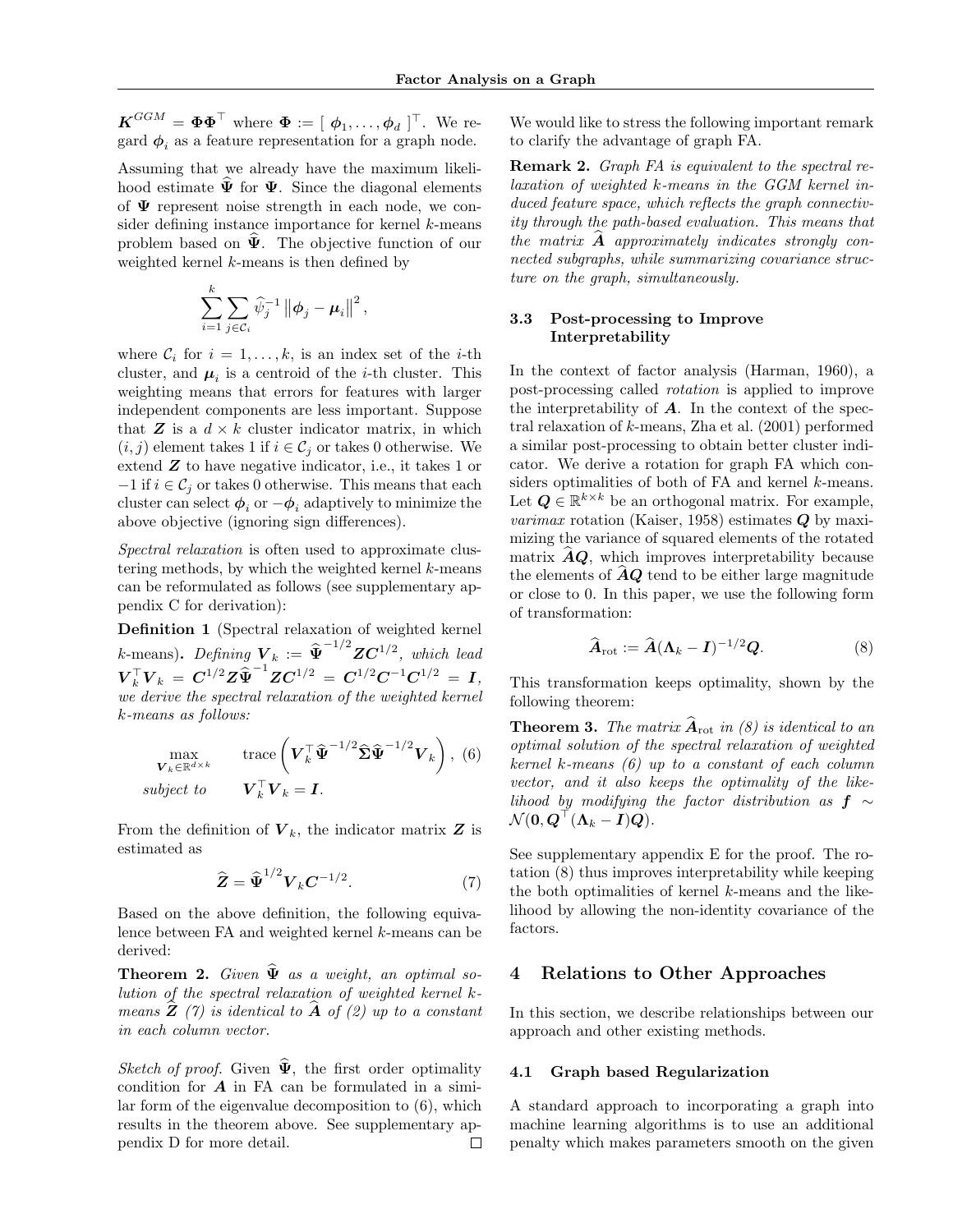graph (Li and Li, 2008; Sandler et al., 2008; Tibshirani and Taylor, 2011; Yang et al., 2012). Let  $W$  be an adjacency matrix of the graph  $G$  in which the  $(i, j)$ element is  $W_{ij} = 1$  if  $(i, j) \in \mathcal{E}$ , and  $W_{ij} = 0$  otherwise. Let  $L \in \mathbb{R}^{d \times d}$  be the *graph Laplacian matrix* defined as  $L := D_W - W$ , where  $D_W$  is a diagonal matrix in which *i*-th diagonal entry  $D_W$  is equal to  $\sum_{j} W_{ij}$ . The simplest way is to add trace $A^{\top}LA$  as an additional penalty, by which rows of *A* are forced to have similar values if they are closely connected in the graph. However, this approach has the following two problems: 1) A regularization parameter to balance the effect of the graph Laplacian is usually necessary, but selecting an appropriate value is difficult. 2) Negative correlation is difficult to incorporate  $<sup>1</sup>$ .</sup>

Note that the same idea is often used to control smoothness in terms of instances  $\{1, \ldots, n\}$ . For example, in graph-based semi-supervised learning methods (Zhu et al., 2003; Zhou et al., 2004; Belkin et al., 2006), each data instance  $x_i$  is regarded as a graph node, and the prediction is regularized to be smooth on the graph. On the other hand, our focus in this paper is on the graph which represents relationships between different dimensions of the feature vector  $\{1, \ldots, d\}$ , and thus these approaches including (Zheng et al., 2011; Jiang et al., 2013) are not directly applicable to our problem setting.

#### **4.2 Graph Clustering**

Another direction of research having potential relationships with our approach are *graph clustering* (Schaeffer, 2007) and *community/module detection in graph* (Newman, 2006). Given a (weighted) graph, these methods find subgraphs in which nodes are strongly connected to each other. *Spectral clustering* (Shi and Malik, 2000; Ng et al., 2001; Meila and Shi, 2001) can be considered as a method in this category, which is also based on graph Laplacian (Chung, 1997). One of the standard formulations of spectral clustering is the following spectral relaxation of *minimum cut* (see e.g., von Luxburg, 2007, for detail):

$$
\min_{\boldsymbol{F} \in \mathbb{R}^{d \times k}} \qquad \text{trace} (\boldsymbol{F} \boldsymbol{L} \boldsymbol{F}) \tag{9}
$$
\n
$$
\text{s.t.} \qquad \boldsymbol{F}^{\top} \boldsymbol{F} = \boldsymbol{I}.
$$

This can also be interpreted as a dimensionality reduction of the graph into the *k*-dimensional space *F*. To obtain the cluster assignment, for example the standard *k*-means clustering is applied to *F*. Saerens et al.

(2004) shows that the dimensionality reduction by spectral clustering, called *Laplacian eigenmap* (Belkin and Niyogi, 2003), can be interpreted as PCA in the space defined by a commute distance in the graph. Furthermore, if we regard the inverse matrix of the graph Laplacian matrix as a kernel matrix, spectral clustering can also be interpreted as weighted kernel *k*-means (Dhillon et al., 2004). Thus, spectral clustering is closely related to our approach. However, spectral clustering has the following difficulties for our purpose: 1) Negative correlation is again difficult to deal with. 2) Unlike the standard PCA under the Gaussian assumption, resulting eigenvectors are difficult to interpret in a sense of the original input space  $\mathcal{X}$ .

Graph FA avoids these difficulties based on the Gaussian model. *Stochastic block model* is also widely used for network analysis (e.g., Karrer and Newman, 2011), but it is not for providing interpretable representation of the input distribution.

## **5 Experiments**

We evaluate graph FA using synthetic datasets and a gene expression dataset originally used by the research of breast cancer. We also use PCA instead of factor analysis (i.e.,  $\Psi = \sigma^2 I$ ), which we call *graph PCA*. For comparison, we used the standard principal component analysis (PCA), factor analysis (FA), PCA regularized by graph Laplacian (Lap-PCA), and spectral clustering (SC). In this paper, Lap-PCA indicates a PCA regularized by the graph Laplacian matrix which is described in Section 4. To define the objective function of Lap-PCA, we used a similar technique to Jiang et al. (2013) (see supplementary appendix F for detail). All methods can produce *k* (*< d*) vectors (e.g., principal direction in PCA, and eigenvectors of the graph Laplacian matrix in SC) which are parsimonious representation of the data. We refer to those vectors in general as *basis vectors*. For rotation, we used varimax rotation (Kaiser, 1958). In Lap-PCA, we used the unnormalized graph Laplacian matrix, and gave weights to each edge by the standard Gaussian kernel for which the width parameter was determined by the median heuristics (Gretton et al., 2007). The standard SC often uses Gaussian kernel, but here we used the absolute value of covariances as the edge weights for SC.

For the estimation process of graph FA (and graph PCA) we can utilize existing optimization methods for graphical Gaussian model and factor analysis (For the GGM step, we can also use graphical lasso when the graph is not available, and the properties that we discussed still hold in that case as well). For the optimization of FA, we need an initial value of **Ψ** (once we

<sup>&</sup>lt;sup>1</sup>Although some methods use the signed graph (Goldberg et al., 2007; Wu et al., 2011), then negative weights represent dissimilarity between two nodes. We would like to regard negative correlation as a possible interaction in a graph (e.g., inhibition).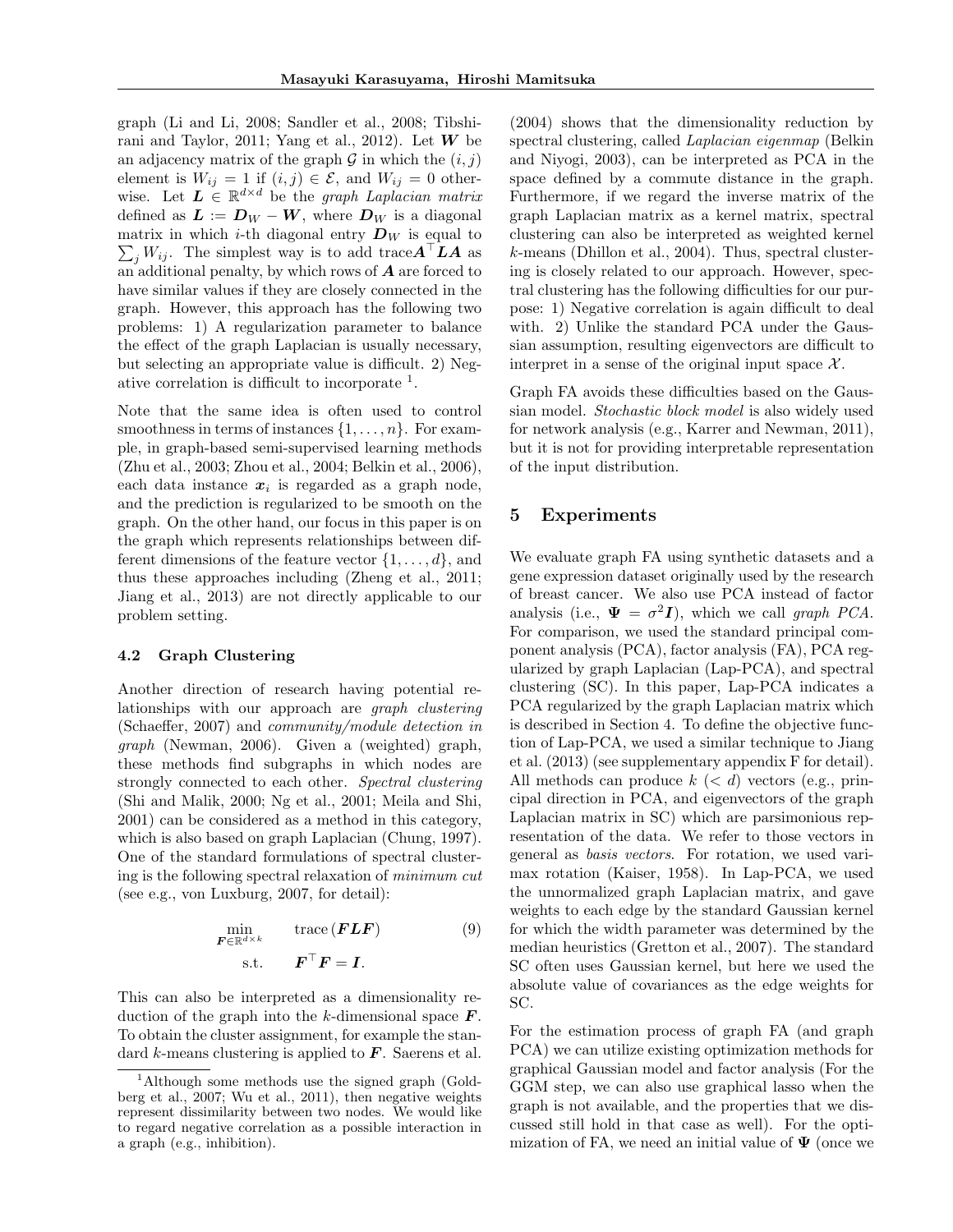fix **Ψ**, we can obtain *A*). We first scaled a covariance matrix into a correlation matrix for numerical stability (then  $\psi_i$  is in  $(0,1]$ ), which can be recovered after the optimization, and simply set  $\Psi = 0.1$ *I* as an initial value. A simple heuristics here is that we chose a relatively small value for **Ψ** because we would like *A* to explain covariance as far as possible.

#### **5.1 Synthetic Dataset**

We first use synthetic datasets. The graph is generated by the three network models called *lattice*, *Watts-Strogatz*, and *Barab´asi-Albert* (Cohen and Havlin, 2010). In the lattice model, a set of nodes is located on grid points (we used 2 dimensional grid), and each node simply has links to its nearest neighbors (4 neighbors in the case of the 2 dimensional grid). The Watts-Strogatz model is generated by randomly rewiring a 1 dimensional lattice graph with a certain probability (we used 0.1). The Barabási-Albert model generates a graph having the so-called *scale free* property which often appears in real world networks (we set both of the number of initial nodes and the number of edges of new nodes as 3 in the generative process of this network). We set the number of nodes of each graph as  $d = 100.$ 

We generated  $n = 100$  instances of the input  $\{x_i\}_{i=1}^{100}$ using a Gaussian distribution in which large covariances concentrating on randomly chosen connected subgraphs. To choose the subgraphs, we first divided *d* features into 5 disjoint groups having the same number of features, and then defined the maximum connected component in each group as the subgraph. Defining the 5 subsets of nodes as  $\{S_i\}_{i=1}^5$ , where  $S_i \subset \{1, \ldots, d\}$  is an index set of each connected component. Based on this grouping, we first generated a covariance matrix  $\Sigma_0 = AA^\top + \Psi + E$ , where  $A \in \mathbb{R}^{d \times 5}$  is a loading matrix,  $\Psi$  is diagonal matrix, and  $\mathbf{E} \in \mathbb{R}^{n \times n}$  is a noise term. These three variables are defined as follows:  $\mathbf{A}_{ij}$  ∼  $\mathcal{N}(0,1)$  for  $i \in \mathcal{S}_j$ , and 0 otherwise,  $\Psi_{ii} \sim \Gamma(5, 0.1)$ , and  $\boldsymbol{E} = 0.1 \tilde{\boldsymbol{E}} \tilde{\boldsymbol{E}}^{\top}/d$ , where each element of  $\tilde{E} \in \mathbb{R}^{d \times d}$  is generated by  $\mathcal{N}(0, 1)$ . A true covariance matrix for synthetic data is then defined by the solution of (1) with  $S = \Sigma_0$ , by which the graph connectivity is embedded as the underlying dependency. We used  $k = 5$  for all methods, which is the true value for the number of the activated subgraphs. Results are the average of the 30 trials.

We first compared KL divergence between estimated covariance by each method and  $\Sigma_{\mathcal{G}}$ . Table 1 shows the results. Graph FA has the best values for all the three networks. Graph FA and graph PCA were more accurate compared with FA and PCA, respectively. This confirms that giving dependency structure im-

Table 1: Comparisons of KL divergence with the true covariance for the synthetic datasets. We use the function (1) which does not contain constant terms. The best method and comparable methods according to the *t*-test at the significance level of 5% against the best method are specified by boldface. The left-most column shows network models (L: Lattice, WS: Watts-Strogatz, and BA: Barabási-Albert).

|                        | Graph PCA | Graph FA | PCA     | FA     | $Lap-PCA$ |
|------------------------|-----------|----------|---------|--------|-----------|
| L                      | 120.64    | 102.43   | 154.29  | 108.01 | 125.58    |
|                        | (6.88)    | (5.94)   | (9.20)  | (6.19) | (7.12)    |
| $\overline{\text{WS}}$ | 119.70    | 102.11   | 153.32  | 107.53 | 124.79    |
|                        | (8.96)    | (7.49)   | (11.94) | (7.55) | (9.01)    |
| ВA                     | 80.73     | 68.77    | 106.30  | 73.73  | 85.50     |
|                        | (7.50)    | (5.46)   | (12.23) | (5.40) | (7.55)    |

proves estimation accuracy. On the other hand, graph FA and FA have better results compared with graph PCA and PCA, respectively. We see that absorbing differences of individual variances also improves accuracy. Overall, these results are not surprising because graph FA and graph PCA have true dependency as the graph, but by combining subsequent results on activated subgraph identification, we see that our basis vectors is accurate in both senses of low dimensional representations of Gaussian and activated subgraph indicators, which can not be realized simultaneously by other methods.

Next, we compared how accurately each method captures the coordinated variations embedded in the subgraphs. In this case, ideally, the basis vectors obtained by each method should have large absolute values for the indices included in connected component  $\{S_i\}_{i=1}^5$ . Regarding the absolute values of each one of basis vectors as indicators of one of  $\{S_i\}_{i=1}^5$ , we calculated *area under the curve* (AUC). Since there exist 5! possible assignment patterns between the basis vectors and  ${S_i}_{i=1}^5$ , we chose the best AUC values among those possible patterns because the assignment between the basis vectors and  $\{S_i\}_{i=1}^5$  is arbitrary. Only for SC, instead of rotation, we applied *k*-means to the basis vector, because the basis vector of SC is not suitable to the above procedure. We calculated AUC for SC by sorting nodes based on distances from the closest centroid. We here further added noise term to the ground truth covariance  $\sum_{noisy}$  :=  $\sum_{\mathcal{G}} / ||\sum_{\mathcal{G}}||_F + 0.1E/||E||_F$ . Our purpose is to see whether our approach still identifies activated subgraphs in this contaminated situation.

Table 2 shows the results. For all methods except for SC, we provide the results of (a) after rotation and (b) before rotation. First we focus on the rotated cases. For all graph types, graph FA achieved the best AUC values being followed by Graph PCA. For the Barabási-Albert model, the AUC of graph FA was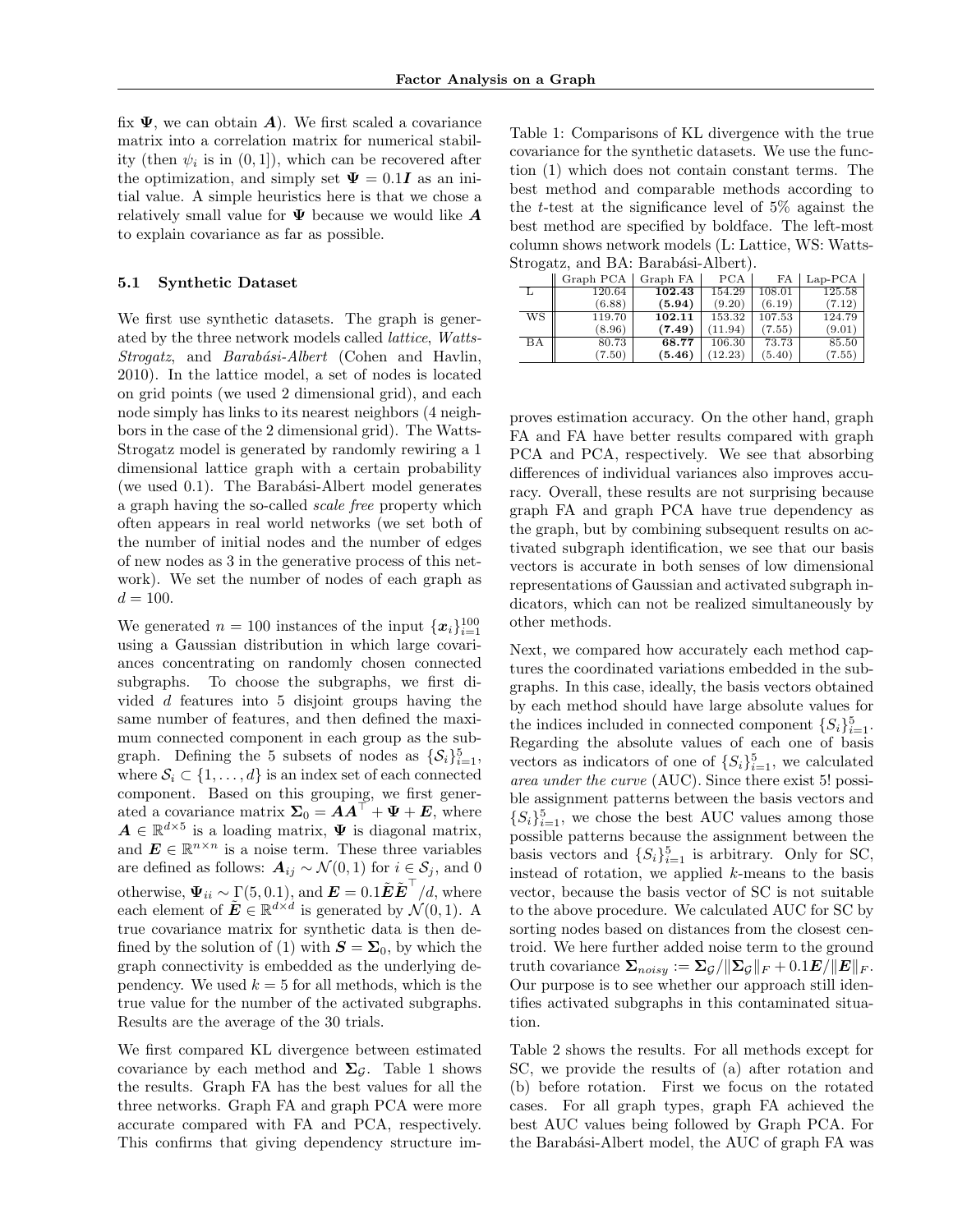| Table 2: The average best AUCs and their standard deviations for identifying activated subgraphs in the synthetic   |
|---------------------------------------------------------------------------------------------------------------------|
| datasets. The best method and comparable methods according to the t-test at the significance level of $5\%$ against |
| the best method are specified by boldface. The left-most column shows network models (L: Lattice, WS: Watts-        |
| Strogatz, and BA: Barabási-Albert).                                                                                 |

|    | Graph PCA               |                         | Graph FA             |                      | PCA                               |             | гд                      |                         | $Lap-PCA$            |                      | SС                     |
|----|-------------------------|-------------------------|----------------------|----------------------|-----------------------------------|-------------|-------------------------|-------------------------|----------------------|----------------------|------------------------|
|    | 'a)                     | b                       | a                    |                      | a                                 |             | a                       | D.                      | l a                  |                      |                        |
|    | $.06^{\circ}$<br>.80    | .76<br>.07              | .85<br>.05           | $.05^{\circ}$<br>.83 | .70 <sub>4</sub><br>$.05^{\circ}$ | .65<br>.04) | .72<br>.04 <sup>5</sup> | .67<br>$.04^{\circ}$    | .69<br>$.05^{\circ}$ | .65<br>$.04^{\circ}$ | 55<br>.03)             |
| WS | .80<br>.06 <sup>3</sup> | .07<br>.75              | .85<br>$.06^{\circ}$ | $.05^{\circ}$<br>.81 | .05 <sup>5</sup><br>.70 /         | .66<br>.04) | .72<br>.05)             | .67<br>.03)             | .05<br>.70           | .66                  | 77<br>.04 <sup>5</sup> |
| ΒA | .07<br>.85              | .06 <sup>2</sup><br>.83 | .85<br>0.07          | .07<br>.83           | $.80\,$<br>.06 <sup>2</sup>       | .05)<br>.79 | .79<br>.06)             | .79<br>.06 <sup>3</sup> | .79<br>$.06^{\circ}$ | $.05^{\circ}$<br>.79 | (0.06)<br>.56          |

still the best, and that of graph PCA was comparable to graph FA. The other methods, i.e., PCA, FA, Lap-PCA, and SC, could not capture the activated subgraphs compared to our approaches. In this experiments, the rotated results has higher or the same AUC values before rotation.

Figure 2 shows illustrative examples of graph FA (rotated), FA (rotated), and SC using a toy network with  $k = 3$ . The covariance  $\Sigma_{noisy}$  is used. Graph FA clearly indicates covariance and connectivity simultaneously compared to FA. It is difficult to interpret covariance structure from SC because of its difficulty in distributional interpretations (note that all the elements of the first eigenvector is 1).

## **5.2 Analyzing Protein Network and Gene Expression**

Next we show the effectiveness of our approach by using protein-protein interaction network (PPI), pathway networks and gene expression data. For better understanding of the role of genes (and corresponding proteins), investigating their behavior with a network is quite important for recent biological data analysis. We used a gene expression data from the study of breast cancer (van de Vijver and et al., 2002). The data contains  $n = 295$  breast cancer patients in which 78 patients have distant metastasis within five years. We retrieved the PPI network from *Pathway Commons* database (Cerami and et al., 2011) regarding *Homo Sapiens* proteins, and used only the pairs annotated as "INTERACTS WITH", and we further combined another graph created by *KEGG* pathway (Kanehisa and Goto, 2000) through R package *graphite* (Sales et al., 2012) for which we used the edges annotated as "activation" or "inhibition". We first chose 2000 genes most correlated with metastasis, and then extracted the largest connected components in the corresponding PPI networks. As a result, the PPI network has  $d = 1829$  features and 25187 edges. The experiments were run 10 times using randomly sampled 90% of instances.

Our aim here is to evaluate how biologically meaningful subgraphs can be identified by each method. In

particular we evaluate the case that each method outputs subgraphs with similar sizes because it is difficult to compare the significance between subgraphs with different sizes. To extract the subgraph with a similar size, for each basis vector, we first sorted the elements of the basis vector in the descending order of the absolute values, and then, from the top of the sorted elements, we found the smallest subset of features in which the maximum connected component contains at least 50 nodes. Only for SC, we used *k*-means algorithm as we did in the previous synthetic experiment, and sorted the indices based on the distance from the closest centroid. The detected maximum connected component is defined as the subgraph for each basis vector. To compare different sets of genes, we used *gene ontology* (GO) (Ashburner, 2000) term enrichment analysis. GO is a current standard for annotating genes (or gene products, i.e. proteins), providing terms which specify gene products' molecular function, biological process, and localization to cellular components. For each gene, we can search annotated terms in GO, and we count how often each term appears in the given set of genes. The statistical significance of the terms can be evaluated by probabilities that the terms are counted by chance using *hypergeometric test*.

The results are shown in Figure 3, in which the horizontal axis is the negative log *p*-values (adjusted by Bonferroni correction) and the vertical axis is the number of enriched (significant) GO terms. We only counted GO terms sequentially appearing on the connected nodes in the graph. Even if the same GO term appears at two nodes, they are not counted twice when that node pair is not directly connected. This means that nodes in a connected subgraph have to be related to each other through the connection of the edges. We here used  $k \in \{5, 10, 15, 20\}$  for all compared methods.

We first focus on the results obtained after rotation (the solid lines). Graph FA found the largest number of GO terms in all results in Figure 3 (except only for  $-\log_{10}(p)$  of around 3 of  $k = 10$ , where graph PCA had the largest number). This suggests that a subgraph found by graph FA can realize statistically significant biological functions through the connections on the graph because the larger number of significant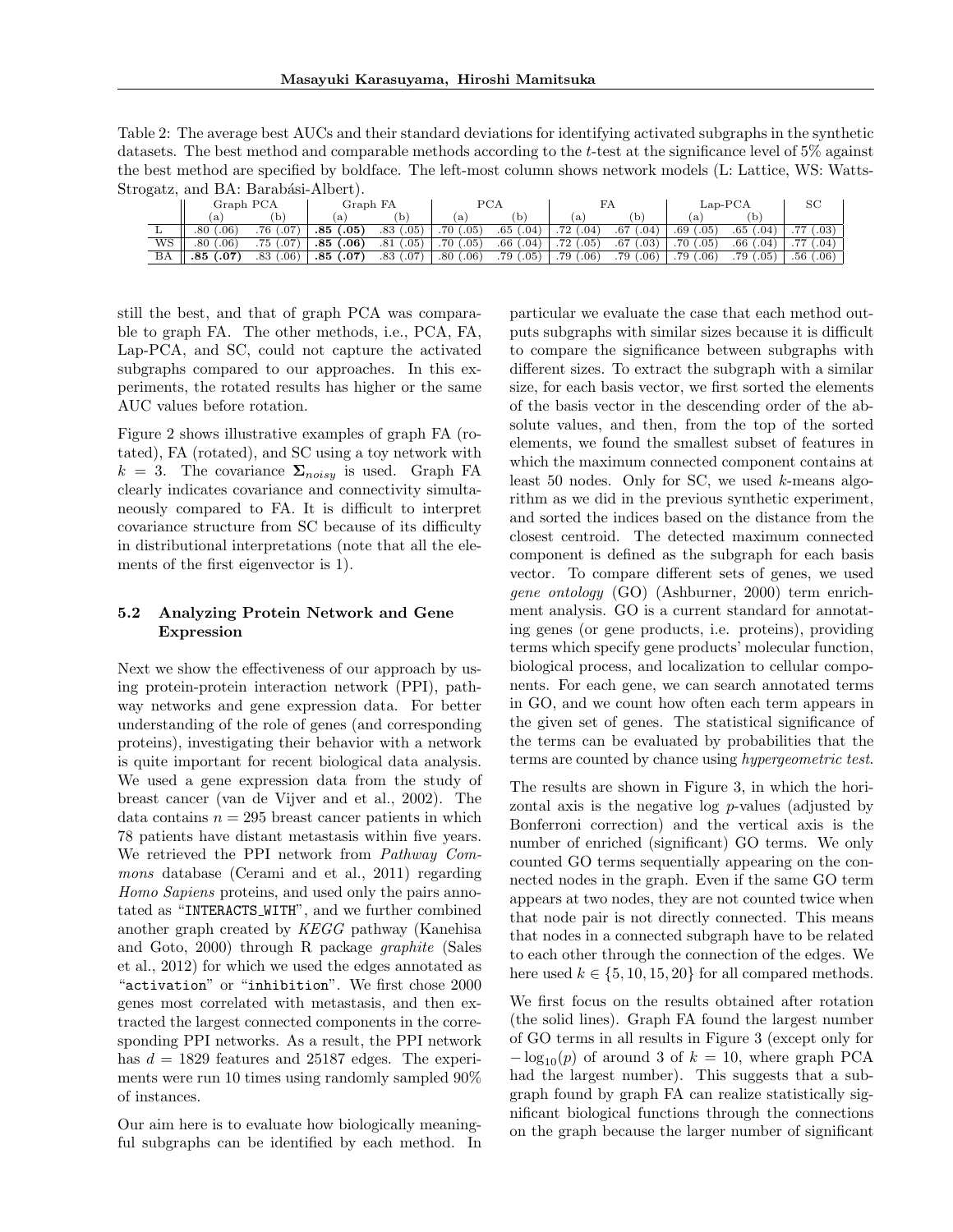

Figure 2: Illustrative examples using a toy graph. The input data was randomly generated by a Gaussian distribution in which the covariance is defined through the graph and additional noise (see main text for detail). The boxes in the right side represent basis vectors, in which size of boxes indicates the absolute values of elements (filled: positive, and unfilled: negative). The width of edges represent the amount of covariances and the types of lines represent sign (solid: positive, and dashed: negative). The basis vectors of graph FA provides highly interpretable results (nodes surrounded by the lines indicate a set of dimensions having higher absolute values in the basis vector).

GO terms are shared by neighbouring nodes compared to the other methods. The differences between graph FA and graph PCA indicate that differences of single variances in the models can bring largely different results.

The rotation process increased the number of terms for graph FA. Since the identification condition of the original *A* is just for the computational reason, these results are also reasonable.

# **6 Conclusion**

We proposed *Graph FA: factor analysis on graph* for analyzing coordinated variations of numerical features on the graph. We showed that this approach has the desirable interpretability due to the following two links:



Figure 3: The number of enriched GO terms (appearing sequentially on neighboring nodes) as a function of cutoff values of p-values. The bar of each point represents the standard deviation. The solid lines are with rotation, and the dashed lines are without rotation.

- (1) Gaussian graphical model and a path-based kernel
- (2) Factor analysis and weighted kernel *k*-means

Although the graph FA procedure itself is quite simple, to the best of our knowledge, this approach has not been considered in depth and the above relation has not been recognized. The experiments on synthetic and gene expression data demonstrated the effectiveness of the approach.

# **7 Acknowledgements**

This work has been supported in part by MEXT KAK-ENHI 16H02868 and 17H04694, JST ACCEL, Collaborative Research Program of ICR, Kyoto University (grant  $\#2017-27$ ). Tekes: FiDiPro, Academy of Finland: AIPSE programme.

#### **References**

- M. Ashburner. Gene ontology: Tool for the unification of biology. *Nature Genetics*, 25:25–29, 2000.
- M. Belkin and P. Niyogi. Laplacian eigenmaps for dimensionality reduction and data representation. *Neural Computation*, 15(6):1373–1396, 2003.
- M. Belkin, P. Niyogi, and V. Sindhwani. Manifold regularization: A geometric framework for learning from labeled and unlabeled examples. *Journal of Machine Learning Research*, 7:2399–2434, 2006.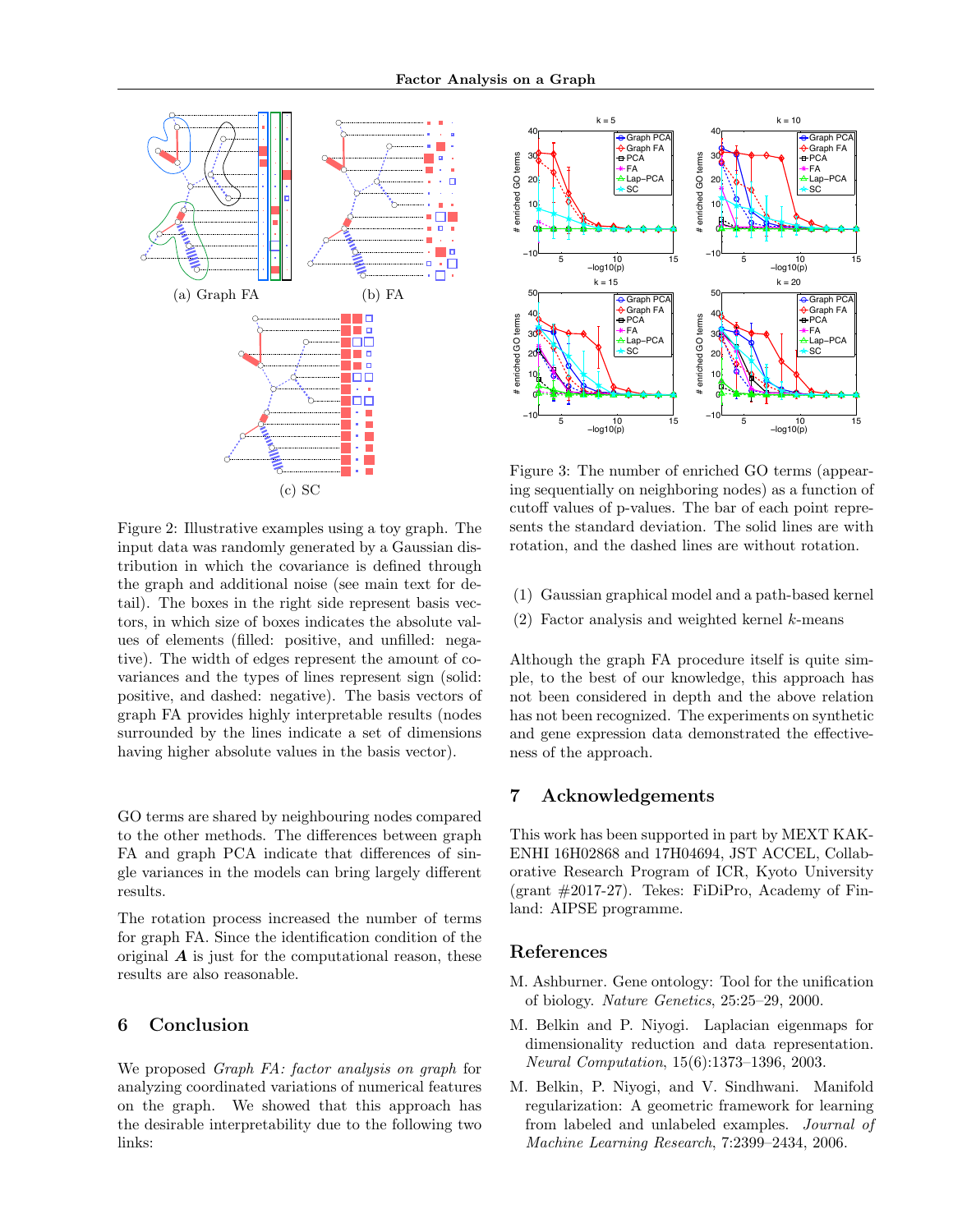- D. M. Boyd and N. B. Ellison. Social network sites: Definition, history, and scholarship. *Journal of Computer-Mediated Communication*, 13(1):210– 230, 2007.
- E. G. Cerami and et al. Pathway commons, a web resource for biological pathway data. *Nucleic Acids Research*, 39:685–690, 2011.
- F. R. K. Chung. *Spectral Graph Theory*. American Mathematical Society, 1997.
- R. Cohen and S. Havlin. *Complex networks: Structure, Robustness and Function*. Cambridge University Press, 2010.
- I. S. Dhillon, Y. Guan, and B. Kulis. Kernel k-means: Spectral clustering and normalized cuts. In *Proc. of the 10th ACM SIGKDD*, pages 551–556. ACM, 2004.
- A. B. Goldberg, X. Zhu, and S. J. Wright. Dissimilarity in graph-based semi-supervised classification. In M. Meila and X. Shen, editors, *Proceedings of the 11th International Conference on Artificial Intelligence and Statistics*, volume 2, pages 155–162. JMLR.org, 2007.
- A. Gretton, K. M. Borgwardt, M. J. Rasch, B. Schölkopf, and A. J. Smola. A kernel method for the two-sample-problem. In *Advances in NIPS 19*, pages 513–520. MIT Press, 2007.
- H. H. Harman. *Modern Factor Analysis*. The university of chicago press, 1960.
- T. Ideker, O. Ozier, B. Schwikowski, and A. F. Siegel. Discovering regulatory and signalling circuits in molecular interaction networks. *Bioinformatics*, 18 (suppl 1):S233–S240, 2002.
- B. Jiang, C. Ding, B. Luo, and J. Tang. Graph-Laplacian PCA: Closed-form solution and robustness. In *IEEE Conference on Computer Vision and Pattern Recognition*, pages 3492–3498, 2013.
- I. T. Jolliffe. *Principal Component Analysis*. Springer-Verlag, 2002.
- B. Jones and M. West. Covariance decomposition in undirected gaussian graphical models. *Biometrika*, 92(4):779–786, 2005.
- H. F. Kaiser. The varimax criterion for analytic rotation in factor analysis. *Psychometrika*, 23(3):187– 200, 1958.
- M. Kanehisa and S. Goto. KEGG: Kyoto encyclopedia of genes and genomes. *Nucleic Acids Research*, 28  $(1):27-30, 2000.$
- B. Karrer and M. E. J. Newman. Stochastic blockmodels and community structure in networks. *PHYSI-CAL REVIEW E*, 83:016107, Jan 2011.
- R. Kosala and H. Blockeel. Web mining research: A survey. *SIGKDD Explorations Newsletter*, 2(1):1– 15, June 2000.
- S. Kullback and R. A. Leibler. On information and sufficiency. *The Annals of Mathematical Statistics*, 22(1):79–86, 1951.
- C. Li and H. Li. Network-constrained regularization and variable selection for analysis of genomic data. *Bioinformatics*, 24(9):1175–1182, 2008.
- M. Meila and J. Shi. A random walks view of spectral segmentation. In *Proceedings of the 8th International Workshop on Artifical Intelligence and Statistics*. Morgan Kaufmann, 2001.
- M. E. J. Newman. Modularity and community structure in networks. *Proceedings of the National Academy of Sciences*, 103(23):8577–8582, 2006.
- A. Y. Ng, M. I. Jordan, and Y. Weiss. On spectral clustering: Analysis and an algorithm. In *Advances in NIPS 14*, pages 849–856. MIT Press, 2001.
- J. S.-Taylor and N. Cristianini. *Kernel Methods for Pattern Analysis*. Cambridge university press, 2004.
- M. Saerens, F. Fouss, L. Yen, and P. Dupont. The principal components analysis of a graph, and its relationships to spectral clustering. In *Proc. of the 15th ECML*, volume 3201 of *LNCS*, pages 371–383. Springer Berlin Heidelberg, 2004.
- G. Sales, E. Calura, D. Cavalieri, and C. Romualdi. graphite - a bioconductor package to convert pathway topology to gene network. *BMC Bioinformatics*, 13(1):20, 2012.
- T. Sandler, J. Blitzer, P. P. Talukdar, and L. H. Ungar. Regularized learning with networks of features. In *Advances in NIPS 21*, pages 1401–1408, 2008.
- S. E. Schaeffer. Survey: Graph clustering. *Computer Science Review*, 1(1):27–64, Aug. 2007.
- J. Shi and J. Malik. Normalized cuts and image segmentation. *IEEE Transactions on Pattern Analysis and Machine Intelligence*, 22(8):888–905, 2000.
- A. J. Smola and I. R. Kondor. Kernels and regularization on graphs. In *Proceedings of the Annual Conference on Computational Learning Theory*, pages 144–158, 2003.
- R. Tibshirani and J. Taylor. The solution path of the generalized lasso. *The Annals of Statistics*, 39(3): 1335–1371, 2011.
- M. J. van de Vijver and et al. A gene-expression signature as a predictor of survival in breast cancer. *New England Journal of Medicine*, 347(25):1999– 2009, 2002.
- U. von Luxburg. A tutorial on spectral clustering. *Statistics and Computing*, 17(4):395–416, 2007.